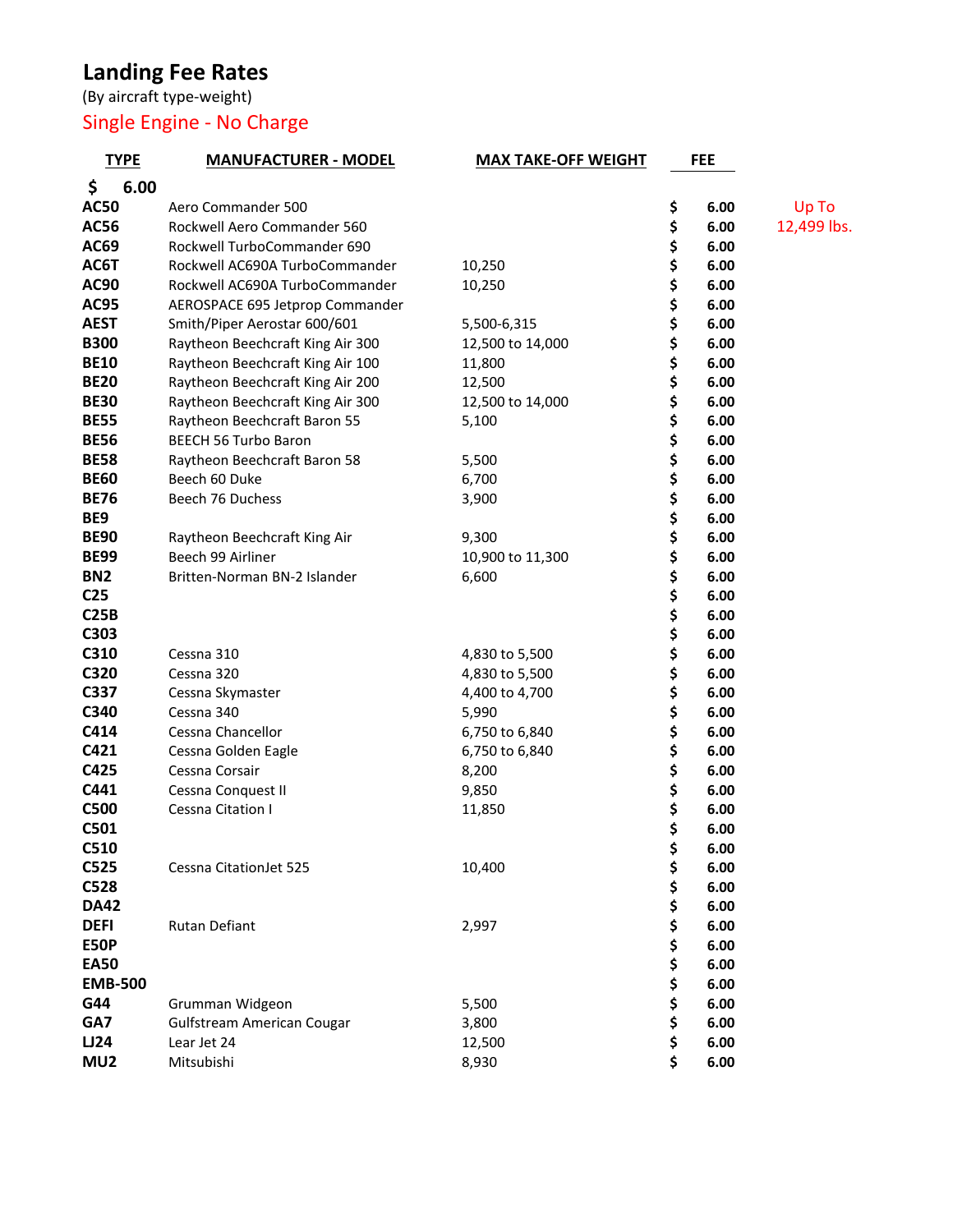| <b>TYPE</b>                | <b>MANUFACTURER - MODEL</b>          | <b>MAX TAKE-OFF WEIGHT</b> |          | <b>FEE</b>   |             |
|----------------------------|--------------------------------------|----------------------------|----------|--------------|-------------|
| 6.00<br>\$                 |                                      |                            |          |              |             |
| P160                       |                                      |                            | \$       | 6.00         |             |
| P180                       | Piaggio P 180 Avanti                 | 11,550                     | \$       | 6.00         |             |
| <b>P68</b>                 | Partenvia P-68                       | 4,300                      | \$       | 6.00         |             |
| <b>PA23</b>                | Piper Apache                         | 4,800                      | \$       | 6.00         |             |
| <b>PA27</b><br><b>PA30</b> | Piper Twin Comanche                  | 3,600 to 3,725             | \$<br>\$ | 6.00<br>6.00 |             |
| <b>PA31</b>                | Piper Navajo                         | 6,500 to 7,800             | \$       | 6.00         |             |
| <b>PA34</b>                | Piper Seneca                         | 4,200 to 4,750             | \$       | 6.00         |             |
| <b>PA44</b>                | Piper Seminole                       | 3,800 to 3,925             | \$       | 6.00         |             |
| <b>PA60</b>                | Smith/Piper Aerostar                 | 5,500 to 6,315             | \$       | 6.00         |             |
| PAY <sub>2</sub>           | Piper 42-720 Cheyenne                | 11,200 to 12,000           | \$       | 6.00         |             |
| <b>PAYE</b>                | Piper Cheyenne II (PA31T)            | 9,000 to 9,540             | \$       | 6.00         |             |
| <b>PAZT</b>                | Piper Aztec                          | 5,200                      | \$       | 6.00         |             |
| <b>PC12</b>                |                                      |                            | \$       | 6.00         |             |
| <b>PRMI</b>                | Raytheon Premier 1                   | 12,500                     | \$       | 6.00         |             |
| SW4                        | Fairchild Metro II                   | 12,500                     | \$       | 6.00         |             |
|                            |                                      |                            |          |              |             |
|                            |                                      |                            |          |              |             |
| \$21.00                    |                                      |                            |          |              |             |
| <b>B190</b>                | Raytheon Beechcraft 1900             | 16,600-17,120              | \$       | 21.00        | 12,500 lbs. |
| <b>B350</b>                | Raytheon Beechcraft King Air 350     | 15,000                     | \$       | 21.00        | to          |
| <b>BE40</b>                | Raytheon Beechjet 400                | 15,780 to 16,100           | \$       | 21.00        | 19,999 lbs. |
| C550                       |                                      |                            |          |              |             |
|                            | Cessna Citation II                   | 14,600 to 15,000           | \$       | 21.00        |             |
| C560                       | Cessna Citation V                    | 15,900                     | \$       | 21.00        |             |
| <b>E55</b>                 |                                      |                            | \$       | 21.00        |             |
| <b>E55P</b>                |                                      |                            | \$       | 21.00        |             |
| <b>EMB505</b>              |                                      |                            | \$       | 21.00        |             |
| <b>FA10</b>                | Dassault Falcon 10                   | 18,740                     | \$       | 21.00        |             |
| <b>JS31</b>                | British Aerospace Jetstream 31/Sup31 | 15,322 to 16,204           | \$       | 21.00        |             |
| LJ25                       | Gate Lear Jet 25                     | 15,000                     | \$       | 21.00        |             |
| LJ31                       | Lear Jet 31                          | 15,500 to 17,000           | \$       | 21.00        |             |
| <b>LJ35</b>                | Lear Jet 35                          | 18,300                     | \$       | 21.00        |             |
| MU3                        | Mitsubishi MU-300 Diamond            | 15,780 to 16,100           | \$       | 21.00        |             |
| SW <sub>3</sub>            | Fairchild Metro III/Merlin           | 16,500                     | \$       | 21.00        |             |
| DHC <sub>6</sub>           | DeHavilland Canada/Twin Otter        | 12,500                     | \$       | 21.00        |             |
|                            |                                      |                            |          |              |             |
|                            |                                      |                            |          |              |             |
| \$<br>29.00                |                                      |                            |          |              |             |
| AJ25                       | IAI Astra 1125                       | 23,500                     | \$       | 29.00        | 20,000 lbs. |
| <b>ASTR</b>                | IAI Astra 1125/Gulfstream G100       | 23,500                     | \$       | 29.00        | to          |
| <b>C56X</b>                | Cessna 560XL Citation                | 20,000                     | \$       | 29.00        | 24,999 lbs. |
| C650                       | Cessna Citation III                  | 22,000                     | \$       | 29.00        |             |
| LJ40                       |                                      |                            | \$       | 29.00        |             |
| LJ45                       | Bombardier Lear Jet 45               | 20,200                     | \$       | 29.00        |             |
| <b>LJ55</b>                | Bombardier Lear Jet 55               | 21,500                     | \$       | 29.00        |             |
| <b>LJ60</b>                | Bombardier Lear Jet 60               | 23,500                     | \$       | 29.00        |             |
| N265                       | Rockwell Sabreliner 65               | 20,000 to 23,000           | \$       | 29.00        |             |
| <b>SRB</b>                 | Rockwell Sabreliner NA-265           | 20,000 to 23,000           | \$       | 29.00        |             |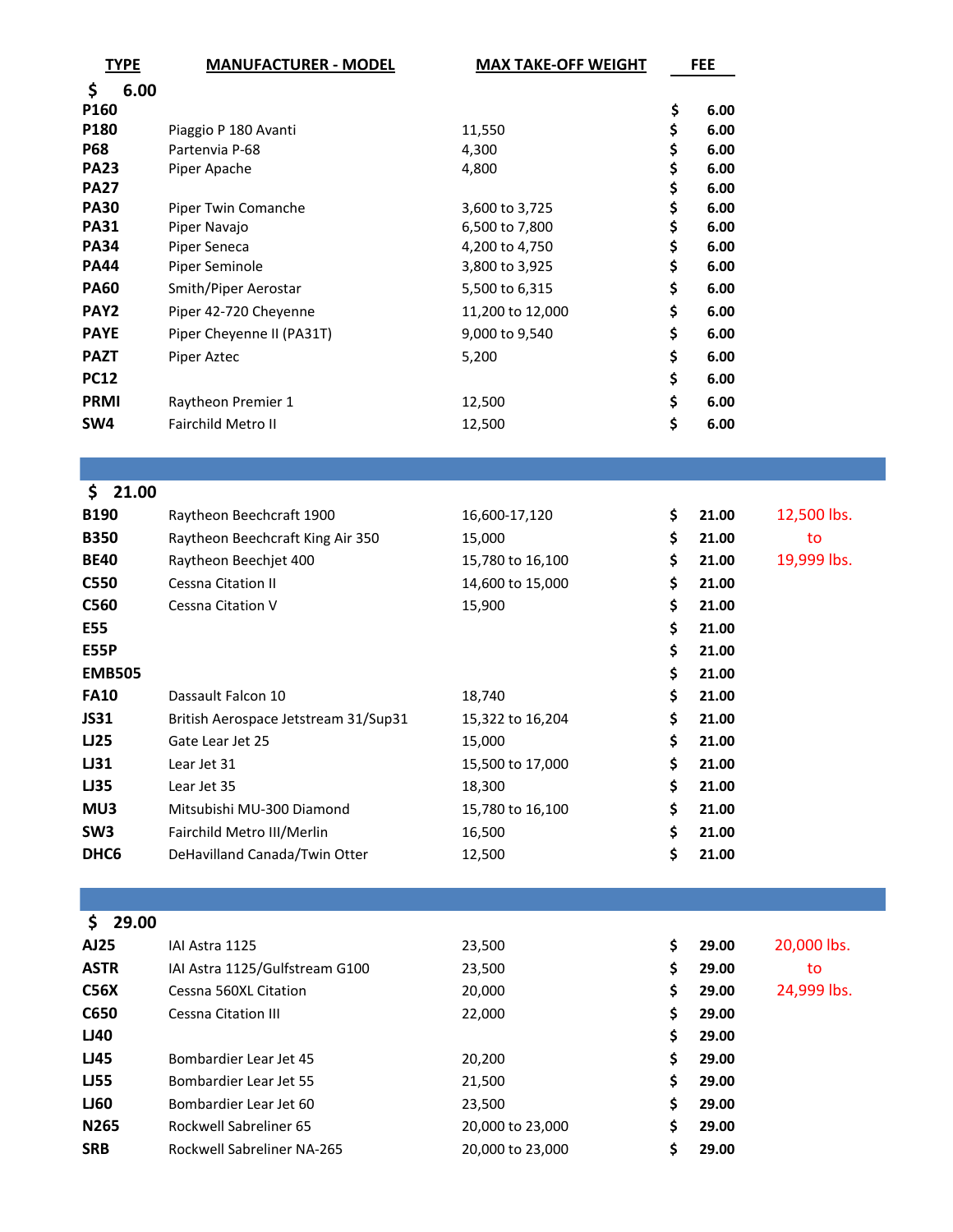| <b>TYPE</b>     | <b>MANUFACTURER - MODEL</b>         | <b>MAX TAKE-OFF WEIGHT</b> | FEE         |             |
|-----------------|-------------------------------------|----------------------------|-------------|-------------|
| \$29.00         |                                     |                            |             |             |
| SD3-30          |                                     | 22,900                     | \$<br>29.00 |             |
| <b>WW24</b>     | <b>IAI Westwind</b>                 | 20,700 to 23,500           | \$<br>29.00 |             |
|                 |                                     |                            |             |             |
|                 |                                     |                            |             |             |
| \$42.00         |                                     |                            |             |             |
| AT43            |                                     | 36,817                     | \$<br>42.00 | 25,000 lbs. |
| C680            |                                     | 30,000                     | \$<br>42.00 | to          |
| C750            | <b>Cessna Citation X</b>            | 35,700                     | \$<br>42.00 | 39,999 lbs. |
| C750            | Cessna Citation X (750)             | 35,700                     | \$<br>42.00 |             |
| <b>CL30</b>     | Bombardier BD100 Challenger 300     | 37,500                     | \$<br>42.00 |             |
| <b>CL35</b>     |                                     |                            | \$<br>42.00 |             |
| D328            | Dornier Fairchild 328               | 30,842                     | \$<br>42.00 |             |
| <b>DA20</b>     | Dassault Mystere Falcon 20 and 200  | 28,660 to 32,000           | \$<br>42.00 |             |
| <b>DA50</b>     |                                     |                            | \$<br>42.00 |             |
| DC3             |                                     |                            | \$<br>42.00 |             |
| DH <sub>8</sub> |                                     |                            | \$<br>42.00 |             |
| E120            |                                     |                            | \$<br>42.00 |             |
| <b>FA02</b>     |                                     |                            | \$<br>42.00 |             |
| FA05FT2H        | Dassault Falcon 2000                | 35,800                     | \$<br>42.00 |             |
| <b>FA20</b>     | Dassault Mystere Falcon 20 and 200  | 28,660 to 32,000           | \$<br>42.00 |             |
| <b>FA50</b>     | Dassault Falcon 50                  | 38,800 to 39,700           | \$<br>42.00 |             |
| G150            |                                     |                            | \$<br>42.00 |             |
| G <sub>2</sub>  | Gulfstream G200                     | 35,450                     | \$<br>42.00 |             |
| <b>GALX</b>     | Israel IAI 1126 Galaxy              | 34,850                     | \$<br>42.00 |             |
| <b>GLAX</b>     |                                     |                            | \$<br>42.00 |             |
| <b>GLEX</b>     |                                     |                            | \$<br>42.00 |             |
| <b>H25B</b>     | Raytheon Hawker 800                 | 27,400                     | \$<br>42.00 |             |
| <b>HA40</b>     | Hawker Beechcraft                   |                            | \$<br>42.00 |             |
| <b>HS25</b>     | British Aerospace HS125 (Hawker)    | 28,000                     | \$<br>42.00 |             |
| <b>J328</b>     | Fairchild-Dornier 328               | 30,842                     | \$<br>42.00 |             |
| <b>MS25</b>     |                                     |                            | \$<br>42.00 |             |
| S340            |                                     |                            | \$<br>42.00 |             |
| <b>SF34</b>     | Saab-Fairchild 340A and 340B        | 27,225 to 29,000           | \$<br>42.00 |             |
|                 |                                     |                            |             |             |
|                 |                                     |                            |             |             |
| \$50.00         |                                     |                            |             |             |
| C600            |                                     |                            | \$<br>50.00 | 40,000 lbs  |
| <b>CL60</b>     | Canadair Challenger 600             | 43,000 to 48,000           | \$<br>50.00 | to          |
| <b>CL64</b>     | Canadair Challenger 604             | 48,000                     | \$<br>50.00 | 59,999 lbs  |
| <b>DA90</b>     | Dassault Mystere Falccon 900 (F900) | 45,500 to 48,300           | \$<br>50.00 |             |
| E135            | Embraer (EMB135BJ)                  | 44,092                     | \$<br>50.00 |             |
| E145            | Embraer (EMB 145XR)                 |                            | \$<br>50.00 |             |
| F900            |                                     |                            | \$<br>50.00 |             |
| <b>FA09</b>     | Dassault Falcon 900                 | 45,500 to 48,300           | \$<br>50.00 |             |
| <b>FA90</b>     |                                     |                            | \$<br>50.00 |             |
| <b>SB20</b>     | Saab 2000                           | 50,265                     | \$<br>50.00 |             |